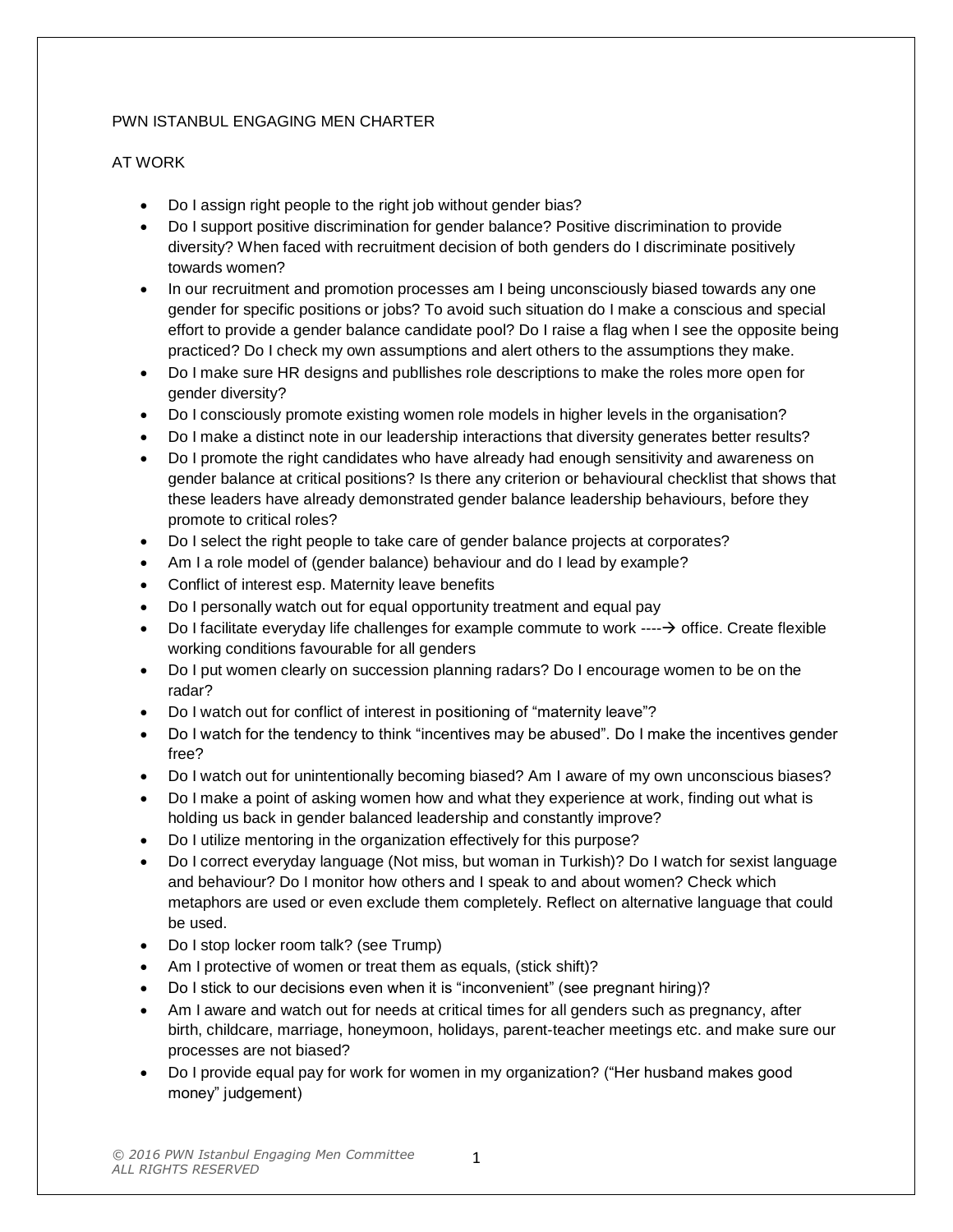- Do I make sure we track down HIPO women  $--\rightarrow$  personal mentor  $+$ "men"?
- Do I promote mentoring programs across the organization? Do I not only mentor but sponsor a woman by not only providing advice but also encouraging them to take developmental assignments.
- In training and development investment decisions do I positively discriminate for women?
- Do I have non gender biased focus on performance?
- Do I make sure for gender balanced leadership in team projects
- Do I make sure there is increase share of voice of women in the organization?
- Do I help establish women networks in the organization if necessary
- Do I know and help others know their rights in terms of modern flexible working options and make them available for all genders?
- When faced with situation where one gender is above all dominant, do I significantly notice it, question it, do I pay attention to gender diversity in meetings, panels, etc.? DO I make sure we find women experts in panels as well?
- Do I put gender balanced leadership issue on top management meetings? Do I encourage top management to do so? Do I promote sustainability of the issue rather than a timely fad?
- Do I encourage gender diverse social gatherings in corporate environment where men and women hang our together rather than separate?
- Am I protective of women or treat them as equals (stick shift)?
- Do I stick to our decisions even when it is inconvenient (see pregnant hiring)?
- Am I aware and watch out for needs at critical times for both genders such as pregnancy, after birth, childcare, marriage, honeymoon, holidays, parent-teacher meetings etc., and make sure your processes are not biased?
- Do not hide commitments outside work. Do I talk about them (dropping them at school, attending a parent teachers meeting, etc.)?
- Do I take visible responsibility for gender parity?
- Do I monitor meetings closely for potential gender bias? Think about ways to ensure that women are being heard and be aware that women might express themselves differently from men.